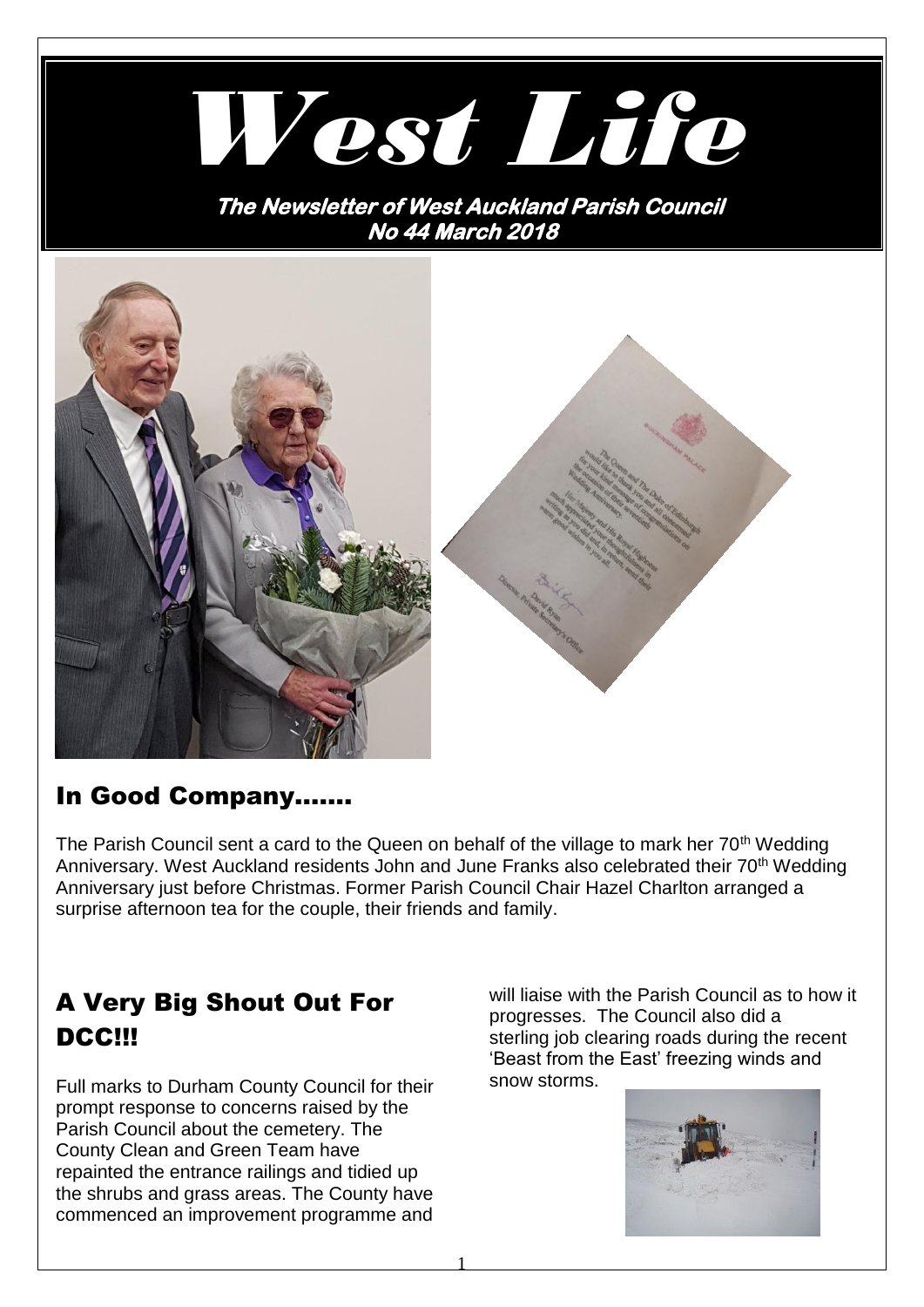## Private Edward Mason





Private Edward Mason, 15th Battalion Durham Light Infantry, was killed in action on April 10<sup>th</sup> 1917. His name appears on the memorial plaque at the Village Pant.

During author and West Auckland resident AAG Whitehead's most recent research trip to Northern France, he visited the grave of Edward Mason with the full knowledge and agreement of his descendants. Andy took with him a piece of West Auckland coal dug from the embankment of the old railway track so that a small piece of Edward's village will be forever with him.

The village of St Martin-sur-Cojeul was taken by the  $30<sup>th</sup>$  Division on April  $9<sup>th</sup>$  1917; it was lost in March 1918 but retaken the following August. The military cemetery on the outskirts of the village is one of three in the immediate area which hold many other members of that regiment.

A German Pillbox still exists on the ridge above the village; it was designed to house several machine guns and could well have been responsible for the deaths of many of

the British troops buried in the cemeteries below. It took true bravery to leave the relative safety of the heavily damaged village and charge uphill towards the gunfire.

Be proud of the men of West Auckland who gave everything for King and Country. Their sacrifice and that of so many more allowed us the freedom we enjoy today. The poem that was left on Edward's grave was 'For the Fallen' by Laurence Binyon which is now used as the 'Ode of Remembrance':

*They shall not grow old, as we that are left grow old: Age shall not weary them, nor the years condemn. At the going down of the sun and in the morning We will remember them.*

It was relatively easy to locate the whereabouts of Edward Mason. If you have a family member named on the memorial and know his regiment you can find information, sometimes including photographs of the cemetery, by visiting the Commonwealth War Commission website.

#### *Lest We Forget*



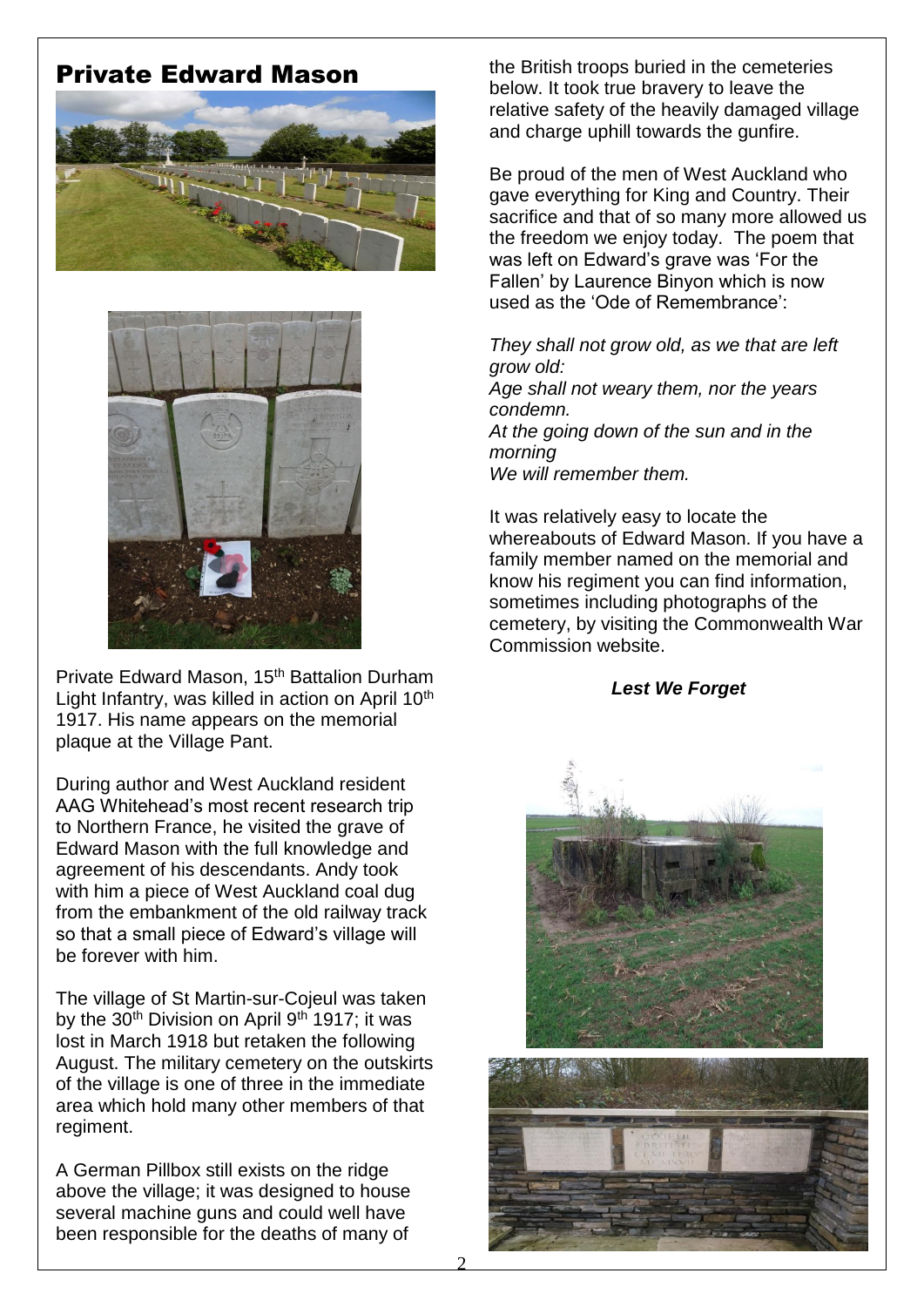## Open for All



Work has begun on a £350,000 extension to West Auckland Parish Church. The project, being built by Vest Construction and due to be completed by September has been in the planning for over 10 years. This is the first major extension to the 900 year old church in 500 years and will make the building viable into the future. Leading from the old north door of the church the extension will provide a meeting room, a refreshment area and toilets.

The new extension will be used as a Drop-in Centre for tea and coffee, light breakfasts and light lunches. It could be used as an Advice Centre and for other community services such as a Credit Union and computer area suited to a small, well designed space. It would provide a facility for small baptism and funeral teas, for refreshments during and after concerts, for choir rehearsals and meetings or for use by local schools on educational visits. There are exciting plans to support the elderly who may feel isolated or those who need a warm place to be in the winter months. It will also enable the church to be open each day as a place of peace and quiet for people in a busy world. This new initiative in a 900 year old building is a brave and imaginative project: it will enable your parish church to be "Open for All" every day.

There is still hard work in progress to secure the final £20,000 of the total cost and if you would like to help with the project, donations can be made by contacting: The Vicarage, 8 Manor Road, St Helens Auckland DL14 9EN.

# Christmas

It was encouraging to see a good number of people gather to sing carols around the village tree on the Tuesday before Christmas; the soup on offer at The



Well afterwards was very welcome. It was also good to see that the two trees opposite the Manor House Hotel were lit up once more with new lights replacing the old ones.



Christmas hampers were delivered to Devonshire House and Roslyn House as usual on behalf of village residents.

# CINEMA for 50p only



The next showing at

West Auckland Vineyard Church will be *Paddington 2* on Saturday April 7<sup>th</sup> at 6.00pm. Yes, it's only 50p! Payable at the door.

The Vineyard Centre, Unit 3, Aptec Business Park, Darlington Road DL14 9PD.

Comedy Night at West Auckland Vineyard Church. Friday March 23rd . 7.30pm Featuring Paul Kerensa who writes for TV comedies including 'Miranda' and 'Not Going Out' as well as performing live.

Tickets are £5.00 and available from The Well or WestAucklandVineyard.net



# Allotments

A section of the perimeter fence around the allotments site has recently been replaced. A grant from the Gaunless Gateway. Partnership enabled the work, carried out by Trevor Burn Fencing Ltd, to take place. With further funding support, it is hoped to replace the remainder of the fence which faces Darlington Road. The work will help to make the allotments safer and more secure for allotment holders, their families and visitors as well as improving the appearance of the site.